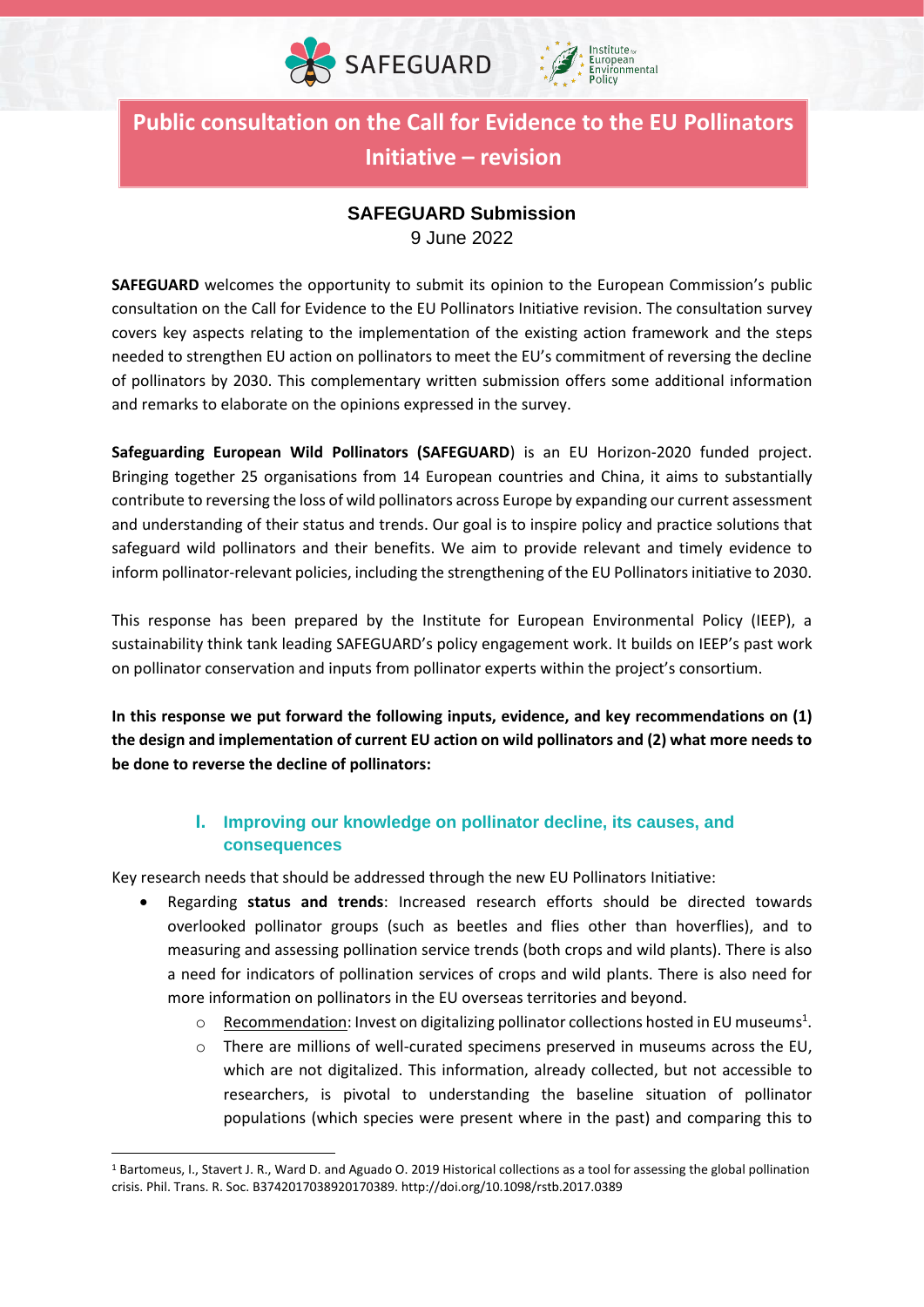current distributions and population trends. Historical data, while imperfect, is our best chance to understand the past to predict the future of pollinators.

- $\circ$  Recommendation: use the new European Red Lists of pollinator groups (once they are published) to define Key Biodiversity Areas for wild pollinators in the EU (using the KBA criteria threatened biodiversity, geographically restricted biodiversity, ecological integrity, biological processes, and irreplaceability).
- o Recommendation: Support through EU PoMS, in conjunction with Horizon Europe, the development and testing of pollination monitoring methods and indicators so that the trends in crop and wild flower pollination can be monitored across the EU. This should include assessment of both the contributions of pollinators to crop yield and quality and wild flower reproduction, and also have the power to identify pollination shortfalls (i.e. deficits) and so act as an early warning system identify food crops, wild flower communities and geographic regions most at risk form loss of pollination services.
- o Recommendation: provide funding to fill the knowledge gaps on pollinator communities, and in particular under-represented taxa (e.g. beetles and non-hoverfly flies) and their habitats identified in the EU habitat action plans for dry calcareous grasslands and dry heaths and the EU pollinator species action plans. Fund research on importance of forests for pollinators - forest habitats (with edges and clades) seem to play a larger role than previously expected for pollinator conservation<sup>2</sup>.
- Regarding **drivers and pressures**: the EU pollinator monitoring scheme should be linked as much as possible to monitoring of pressures (e.g. through EMBAL and LUCAS). Improved methods and larger-scale research to assess the effectiveness of mitigation actions on pollinator populations are needed (see CAP recommendations below). More knowledge is needed on the impacts on pollinators of nitrogen deposition, air pollution (particulates), and metal pollution, as well as understanding of the impacts of combined, interactive, cumulative, and long-term pressures.
	- Recommendation: The EEA to develop an indicator and monitoring of light pollution in the EU under the Zero Pollution Action Plan<sup>3</sup>. Integrate latest research findings on impacts of light pollution on pollinator populations into the indicator assessments. The EU and several other parties to the Convention on Biological Diversity have proposed to include light pollution within the scope of a pollution reduction target in the Post-2020 Global Biodiversity Framework (CBD, 2021).
- Regarding **response options**: more research should be directed towards understanding what responses are needed where and to what degree, and on how to integrate non-economic values associated with pollinators in decision making.

<sup>2</sup> Ganuza, C, Redlich, S, Uhler, J, Tobisch, C, Rojas-Botero, S, Peters Marcell, K, Zhang, J, Benjamin Caryl, S, Englmeier, J, Ewald, J, Fricke, U, Haensel, M, Kollmann, J, Riebl, R, Uphus, L, Müller, J and Steffan-Dewenter, I (2022) Interactive effects of climate and land use on pollinator diversity differ among taxa and scales. Science Advances No 8 (18), eabm9359. https://doi.org/10.1126/sciadv.abm9359

<sup>3</sup> For further information see: Bougas, K, Constantine, L, Moccia, L, Baroni, L, Ermler, S and Martin, O (2022) Support in Scoping the 2022 EEA Zero Pollution Monitoring Framework Assessment: Task 3: Additional indicators and/or qualitative case studies to address identified gaps and more broadly support the identification of key/emerging issues. Wood, IEEP & University of Brunel study for EEA, Unpublished. Case study 1 – Light pollution and biodiversity (p27)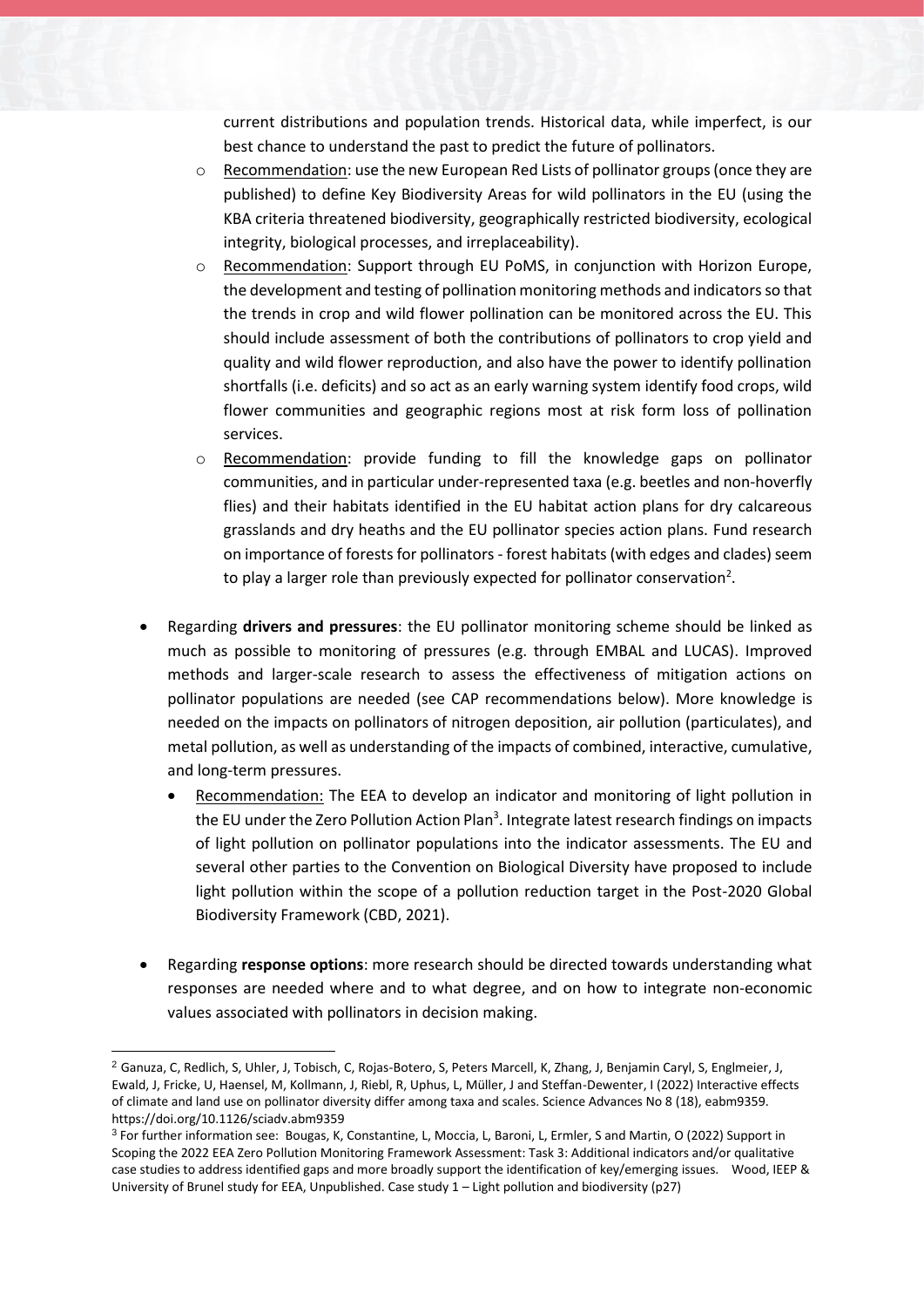o Recommendation: Establish an expert group on invasive alien species and pollinators, to horizon scan emerging IAS threats, including invasive pollinators, plants, pathogens and pests, and carry out risk assessments of potential IAS of Union Concern that could be a threat to pollinators.

### **II. Tackling the causes of pollinator decline**

- **The Commission should ensure that protected area expansion to reach the EU Biodiversity Strategy target of protecting 30% of EU land considers the protection of endangered pollinator species and habitats**
	- MS can use national Red Lists and other databases on wild pollinators as criteria to identify priority areas to establish new protected areas and OECMs, and to add wild pollinator species as conservation objectives in existing protected areas and their buffer zones. MS should demonstrate how their pledges contribute to reaching the target for reversing pollinator declines by 2030.
	- Recommendation: Develop guidance to national biodiversity agencies on how to use information on wild pollinator communities and their conservation status in criteria to select areas for protection (e.g., KBAs), and define appropriate conservation management and monitoring. Provide guidance on how other effective area-based conservation measures (OECMs) can contribute to pollinator species and habitat protection.
	- Recommendation: Fund communication and awareness action and a process of engagement with protected area managers based on the EU habitat action plans for dry calcareous grasslands and dry heaths and the EU pollinator species action plans. These action plans include detailed recommendations on how to identify key areas for protection of wild pollinator communities, how to plan and implement appropriate conservation management, and how to set up adaptive management.
- **Action on restoring pollinator species and habitats must be strengthened by ensuring the EU nature restoration law delivers for wild pollinators.** 
	- Recommendation: The new proposal for legally binding EU nature restoration targets should (1) include a dedicated target on pollinators and (2) identify restoration needs of pollinator species and habitats to inform the design and evaluation of MS national restoration plans.
- To strengthen the protection of pollinator species and habitat in and around farmland, the **Commission and MS must ensure that the design, implementation, and review of CAP strategic plans for this funding period is in line with the goal to reverse pollinator declines, and that the steps are taken to ensure the next funding period of the CAP strengthens its support for pollinator-friendly farming<sup>4</sup> .** The Commission and MS should ensure that the 2023-2027 CAP supports the improvement of pollinator habitat and species on farmland and

<sup>4</sup> Mottershead, D and Underwood, E (2020) Integration of pollinator conservation into the Common Agricultural Policy. Report for European Commission under support contract for EU Pollinators Initiative, Institute for European Environmental Policy (IEEP), Brussels. https://wikis.ec.europa.eu/display/EUPKH/Agriculture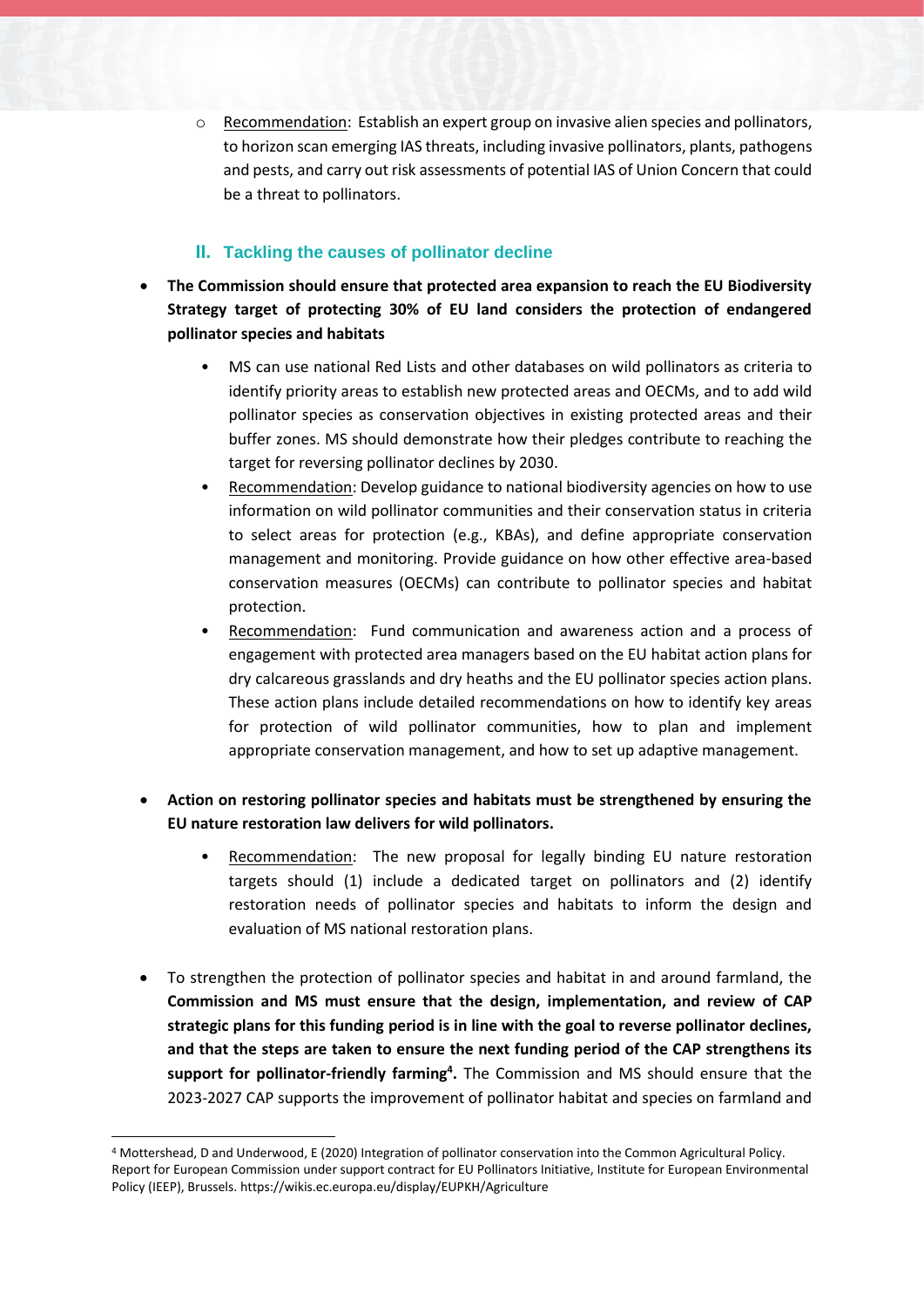does not incentivise measures which are harmful to pollinators through the CAP strategic plan implementation, evaluation, and review process. Monitoring the pollinators in a standardised way across the EU is fundamental to make informed decisions. The EU Pollinator Monitoring Scheme plays a relevant role. The inclusion of an indicator to assess wild pollinators' species of Community interest in the CAP is positive. However, besides pollinator status, there are more types of indicators identified in the scheme proposal that are relevant for, such as indicators on indirect impact, for instance the use of fertilisers, pesticides, and pressures such as landscape fragmentation or land take. The integration of these types of indicators in relevant policies, especially in the CAP, is important to achieve successful assessment and implementation at Member State level.

- Recommendation: Carry out capacity building workshops for CAP evaluators to assess impacts of CAP funded measures on pollinators. Develop specific recommendations on how to ensure the CAP delivers for pollinators ahead of the 2025 CAP performance review. These should be in line with the most up-to-date pollinator science to ensure the CAP is aligned with current best practice and scientific knowledge.
- Recommendation: Promote measures which incentivise farmers to network their pollinator habitats with neighbours at landscape scale and bring farmers and other land managers together in pollinator conservation networks.
- Recommendation: Ensure that pollinator action in farmland is further enhanced in the next CAP funding period (2027-2034).
- Recommendation: Include a pollinator indicator in the CAP as soon as the EU pollinator monitoring scheme starts to report data.
- Recommendation: Use ENRD to develop and promote experiences and best practices of ecoschemes and agri-environment schemes that work for pollinators, with attention to the results-based approach. Develop dedicated pollinator ecoschemes that MS can incorporate in their CAP SPs in their mid-term review or in the next CAP funding period.
- **Support cities and regions in the integration of pollinator conservation in their urban greening plans.** The planting of trees in urban areas, which will contribute to meeting the EU Green Deal Goal of planting **three billion additional trees by 2030**, should consider pollinator species and habitat needs when selecting tree species and locations.
	- Recommendation: The Commission develops guidance together with leading regions and cities on how to incorporate pollinator species and habitat conservation into urban greening plans. How to assess pollinator habitat and species status and condition in cities. How to include pollinator relevant objectives. How to reduce pesticide use and reform green spaces management to make it pollinator friendly.
	- Recommendation: The Commission should actively promote community involvement and ownership of pollinator conservation through the Urban Greening Plans.
	- Recommendation: Knowledge exchanges could be organised on how best to include local communities in pollinator strategies and urban greening plans, green space management for pollinators, and on managing honeybee densities in urban areas.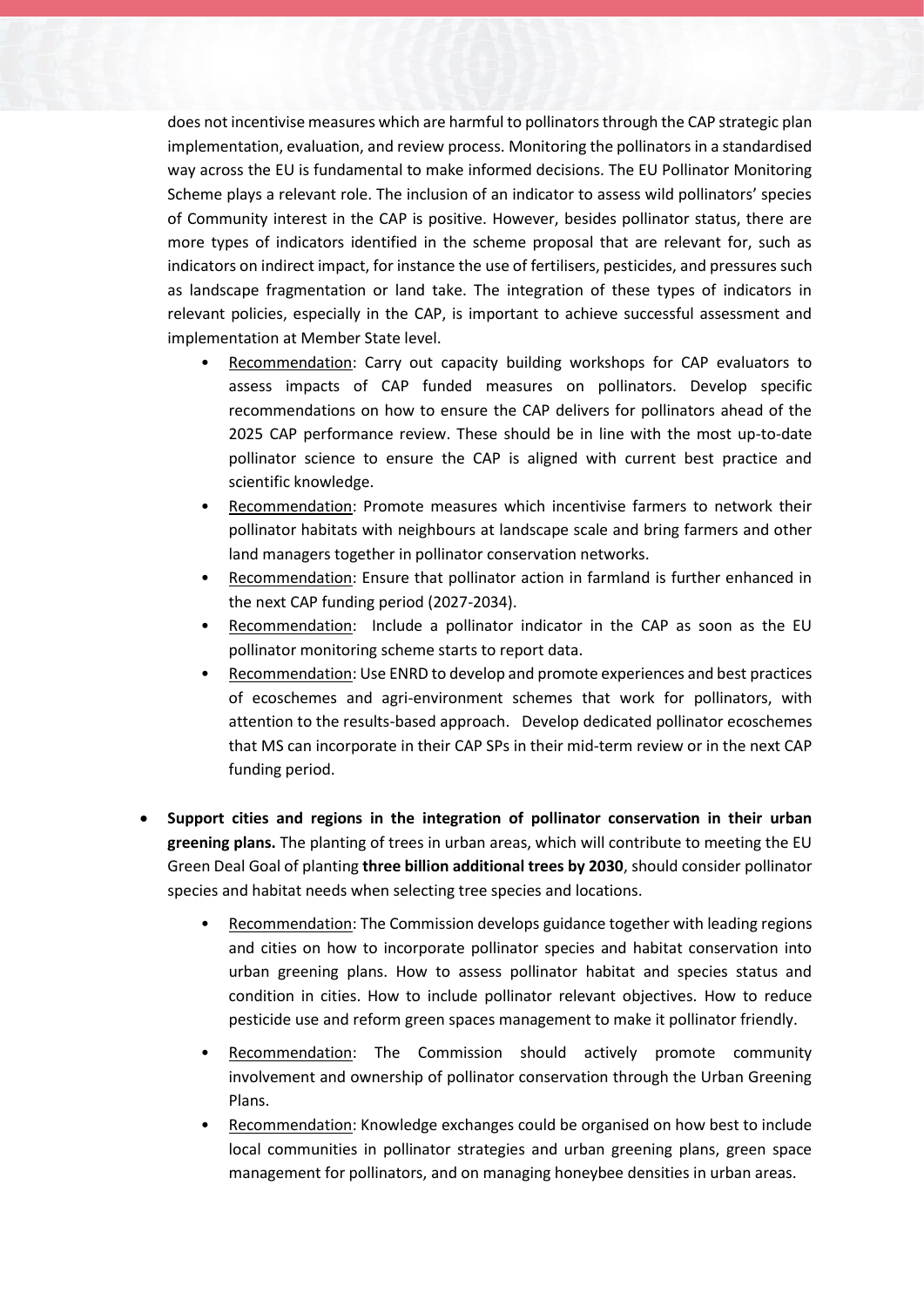- **Additional resources are needed to ensure the efficient implementation of pollinator species and habitat action plans (Action 4A).** We welcome the development of action plans for semi natural dry grasslands and European dry heaths and current work to develop 3 species action plans to conserve the most threatened EU pollinators. However, the implementation of these action plans must be adequately supported and resourced to ensure they truly contribute to the conservation of pollinators and their habitats.
- **MS have not used their Sustainable use of Pesticides Directive National Action plans to proactively restrict and manage pesticide use to reduce its impacts on wild pollinators (Action 7A)<sup>5</sup> .** The revision of the Sustainable Use of Pesticides Regulation (expected in June 2022) will likely require MS to revise their plans. Increased guidance and support should be given to improve the consideration of pollinators in these plans, including the creation of targets for pollinator population recovery in line with the 2030 target. It is important that there is higher integration of the pesticide and pollinator targets at the national level.
	- Recommendation: Scrutinise revised MS action plans for their identification of specific protection objectives for pollinators and use the SUD working group and Commission assessments to highlight where MS have or have not set targets and indicators, identified high risk pesticides and/or uses, and defined measures to reduce pesticide pressures on pollinators.
- **Several additional actions could be taken to reduce the impacts of pesticide use on pollinators<sup>6</sup>** :
	- Develop a more unified approach to pesticide risk labelling, promote drift reduction techniques and raise awareness and regulatory controls.
	- Create collaborations between authorities responsible for SUD and Natura 2000 to minimise pesticide use in protected areas and buffer zones around them.
	- Ensure training and awareness on pesticide risk and use reduction, implement measures to prioritise non-chemical methods of pest control and develop farm advisory systems to help farmers implement IPM practices.
	- Set up mechanisms to share and exchange good practices between countries.
- **A neglected threat to pollinators is the increasing movement of commercial pollinators through Europe (bumblebees, mason bees, etc).** A pervasive but underappreciated threat of pollinator introductions is their potential impact on the genetic integrity of native pollinators. We already documented bumblebee genetic introgression between native and commercially introduced subspecies<sup>7</sup>. As pollination services demand will increase in the coming years, only a more restrictive regulation of commercial lines could mitigate their negative impacts on the genetic integrity of native pollinators, avoid processes of genetic homogenization, and prevent the potential disruption of local adaptations.

<sup>5</sup> Underwood, E (2020) Pollinator conservation in Member States' national action plans for the sustainable use of pesticides. Report for European Commission under support contract to EU Pollinators Initiative, Institute for European Environmental Policy, Brussels. https://wikis.ec.europa.eu/display/EUPKH/Pesticides

<sup>6</sup> Underwood, E (2020) as above

<sup>7</sup> Bartomeus, I, Molina, FP, Hidalgo-Galiana, A, Ortego, J. Safeguarding the genetic integrity of native pollinators requires stronger regulations on commercial lines. Ecol Solut Evidence. 2020; 1:e12012. https://doi.org/10.1002/eso3.12012